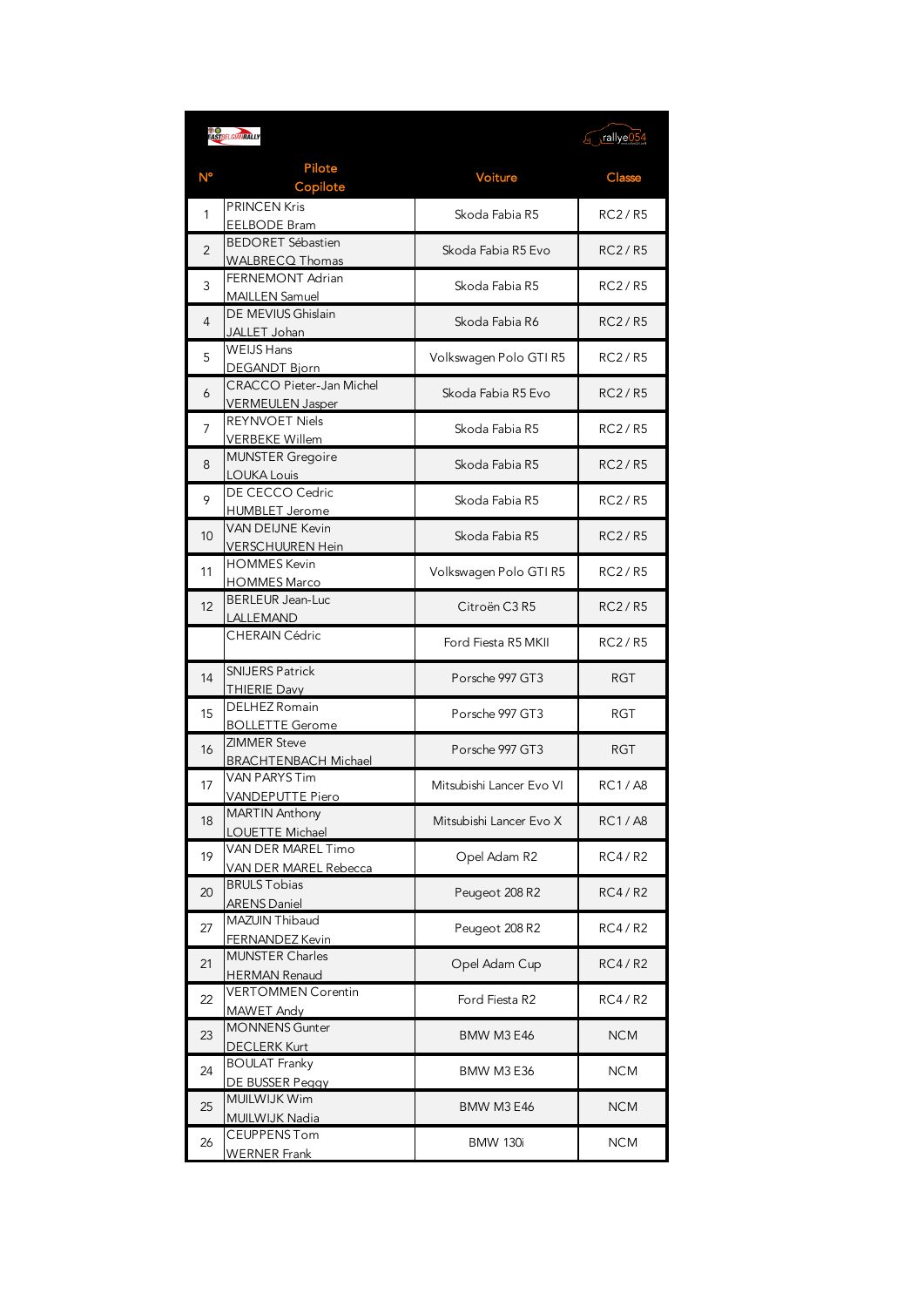| 28 | <b>KERKHOVE Arthur</b><br>DOUBLET Christophe        | Ford Escort MKII         | PTN/P3        |
|----|-----------------------------------------------------|--------------------------|---------------|
| 29 | <b>DEVEUX Dirk</b><br>D'ALLEINE Kris                | Ford Sierra Cosworth 4x4 | HC4/EA        |
| 30 | <b>KENIS Guino</b><br>VANOVERSCHELDE Bjorn          | <b>BMW E30 M3</b>        | HC4/EA        |
| 31 | <b>KELLEN Bob</b><br><b>HOFFMANN Nathalie</b>       | Ford Escort MKII         | <b>NCM</b>    |
| 32 | GEIST Jurgen<br><b>KEES Ramona</b>                  | Opel Manta 400           | <b>HC4/E6</b> |
| 33 | <b>KUCHES Michael</b><br><b>ADAMS</b> Frederik      | Opel Ascona 400          | <b>PTN</b>    |
| 34 | <b>DEBLAUWE Patrick</b><br>LEMAIRE Jonathan         | Ford Escort RS1800       | HC3/D3        |
| 35 | <b>BAERT Frank</b><br>VERHELLE Christophe           | Ford Sierra Cosworth     | HC4/EA        |
| 36 | DE LEEUW Christophe<br><b>GOVAERTS Rutger</b>       | Opel Ascona A            | PTN/P3        |
| 37 | <b>OOSTERLINCK Sascha</b><br><b>VERLEYE Nick</b>    | Ford Escort MKII         | PTN/P3        |
| 38 | <b>VANDENHEEDE Lorenzo</b><br>DE BELS Jean-Marie    | BMW M3 E36 Coupé         | <b>NCM</b>    |
| 39 | <b>LOMMERS Philip</b><br><b>MICHIELS Peter</b>      | <b>BMW M3 E36</b>        | <b>NCM</b>    |
| 40 | DE BOUVERE Joeri<br>DE ROUS Nick                    | <b>BMW 325i E30</b>      | <b>NCM</b>    |
| 41 | THEUWISSEN Kevin<br><b>BOLLAERTS Nico</b>           | <b>BMW M3 E36</b>        | <b>NCM</b>    |
| 42 | LENARZ Jorgen<br><b>STAUCH Marcel</b>               | <b>BMW M3 E30</b>        | <b>NCM</b>    |
| 43 | <b>REEDER Marius</b><br>STEIN Ivar                  | <b>BMW 325i E30</b>      | <b>NCM</b>    |
| 44 | LUIS Sebastien<br><b>VANLANGUENAKERS Jerome</b>     | Citroen C2 R2 Max        | <b>RC4/R2</b> |
| 45 | <b>JACOBY Gilles</b><br>MERSCH Joel                 | Citroen DS3 R3T Max      | RC3/R3T       |
| 47 | <b>SCHWALL Michael</b><br>OSTLENDER Hanna           | Citroen C2               | RC4/AS        |
| 48 | <b>WECKER Josef</b><br>CLEMENS Stefan               | Renault Clio R3T         | RC3 / R3T     |
| 49 | <b>NEUVILLE Yannick</b><br><b>MEYER Christophe</b>  | Opel Corsa A             | <b>NCM</b>    |
| 50 | <b>HOWLETT Bradley</b><br><b>VANDEVENNE Nick</b>    | Citroen C2 R2 Max        | <b>NCM</b>    |
| 51 | <b>HEISER Andreas</b><br><b>NEUBRECH Michelle</b>   | Opel Astra F             | <b>NCM</b>    |
| 52 | <b>ECKER Michael</b><br><b>KORZ Harald</b>          | Honda Civic R            | <b>NCM</b>    |
| 53 | <b>HICKETHIER Christian</b><br>FRIES Johannes       | Peugeot 208              | <b>RC4/R2</b> |
| 54 | <b>SCHUTT Axel</b><br><b>FINKE Klaus</b>            | Ford Escort RS 2000      | HC3/D3        |
| 55 | <b>CAPRASSE Luc</b><br>PRIGNON Matthieu             | Audi Quattro             | HC3/D4        |
| 56 | PLATTON Jochen<br><b>VANDENPLAS Vincent</b>         | Ford Escort RS2000       | HC3/D3        |
| 57 | <b>STEVENS Wim</b><br><b>SANDERS Michiel</b>        | Peugeot 206 RC           | <b>RC4/N3</b> |
| 58 | <b>VANDEPUTTE Patrick</b><br><b>STROOBANT Bjorn</b> | Ford Fiesta              | <b>NCM</b>    |